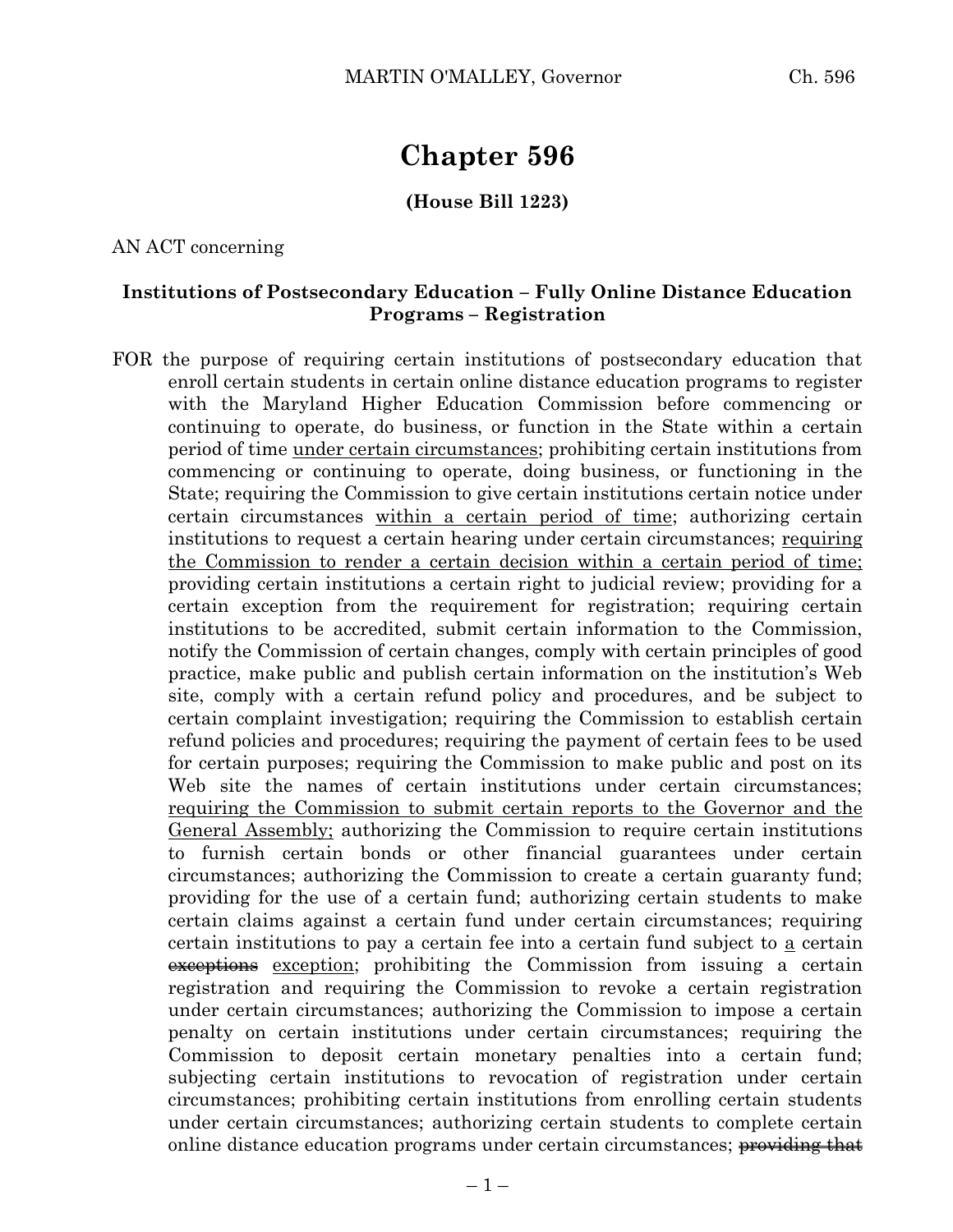certain persons are guilty of a misdemeanor and subject to certain fines and imprisonment for a certain period of time under certain circumstances providing that an institution shall be subject to a certain fine if it fails to register with the Commission under certain circumstances; requiring certain institutions to submit certain data to the Maryland Longitudinal Data System; providing for the construction of this Act; defining certain terms; and generally relating to institutions of postsecondary education that offer fully online distance education programs in the State.

BY repealing and reenacting, with amendments,

Article – Education Section 11–202, 11–203, 11–204, and 24–707 Annotated Code of Maryland (2008 Replacement Volume and 2011 Supplement)

BY adding to

Article – Education Section 11–202.2 Annotated Code of Maryland (2008 Replacement Volume and 2011 Supplement)

SECTION 1. BE IT ENACTED BY THE GENERAL ASSEMBLY OF MARYLAND, That the Laws of Maryland read as follows:

#### **Article – Education**

11–202.

(a) **(1)** Except as provided in § 11–202.1 of this subtitle, an institution of postsecondary education may not commence or continue to operate, do business, or function without a certificate of approval from the Commission.

**(2) EXCEPT AS PROVIDED IN § 11–202.2 OF THIS SUBTITLE, AN INSTITUTION OF POSTSECONDARY EDUCATION THAT ENROLLS MARYLAND STUDENTS IN A FULLY ONLINE DISTANCE EDUCATION PROGRAM IN THE STATE MAY NOT COMMENCE OR CONTINUE TO OPERATE, DO BUSINESS, OR FUNCTION WITHOUT REGISTERING WITH THE COMMISSION WITHIN 6 MONTHS OF ENROLLING THE FIRST MARYLAND STUDENT.**

**(3) EXCEPT AS PROVIDED IN § 11–202.1 OF THIS SUBTITLE, BUT NOTWITHSTANDING ANY OTHER PROVISION OF LAW, AN INSTITUTION THAT IS NOT ACCREDITED BY AN ACCREDITING BODY RECOGNIZED AND APPROVED BY THE UNITED STATES DEPARTMENT OF EDUCATION MAY NOT COMMENCE OR CONTINUE TO OPERATE, DO BUSINESS, OR FUNCTION IN THE STATE.**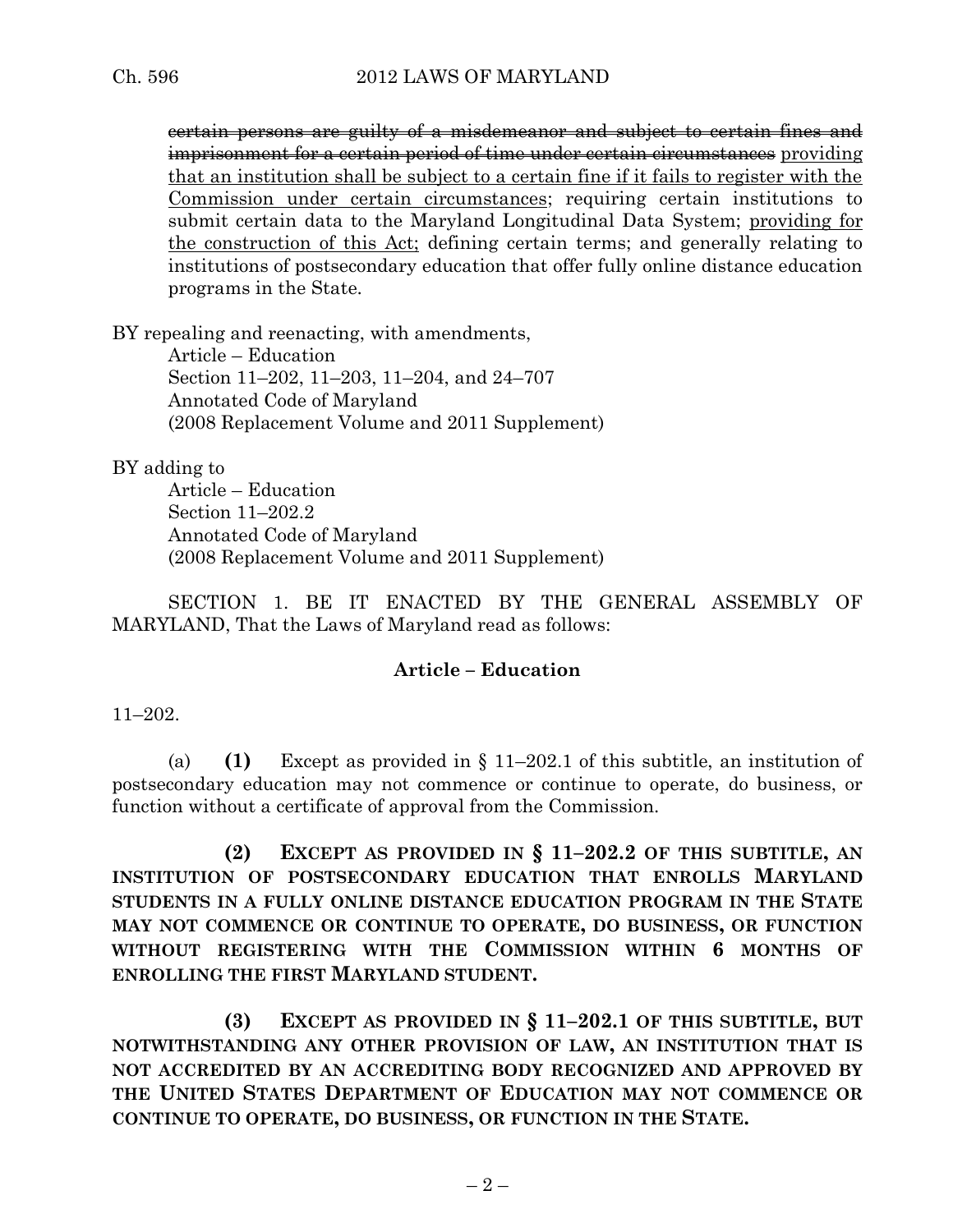(b) The Commission shall issue a certificate of approval to an institution of postsecondary education if it finds that:

(1) The facilities, conditions of entrance and scholarship, and educational qualifications and standards are adequate and appropriate for:

(i) The purposes of the institution; and

(ii) The programs, training, and courses to be offered by the institution; and

(2) The proposed programs to be offered by the institution meet the educational needs of the State.

(c) (1) If the Commission believes that an institution of postsecondary education that applies for a certificate of approval **OR REGISTRATION** does not meet the conditions or standards necessary for the issuance of the certificate **OR REGISTRATION**, the Commission shall give the institution written notice of the specific deficiencies.

(2) **(I)** Within 20 days of receipt of a notice of deficiencies, the institution may request a hearing before the Commission<del>, and within</del>.

**(II) WITHIN** 60 days of receipt of the request the Commission shall hold a hearing to determine if the certificate of approval **OR REGISTRATION** should be issued.

(3) If, within 6 months from the date on which the application for certification **OR REGISTRATION** was submitted to the Commission, the institution has **NOT** received **[**neither**]** a certificate of approval under subsection (b) of this section **OR A REGISTRATION UNDER § 11–202.2 OF THIS SUBTITLE [**nor**] AND HAS NOT RECEIVED** nor written notice of deficiencies under this subsection, the institution may request within 20 days a hearing before the Commission to determine if the certificate of approval **OR REGISTRATION** should be issued.

**(C–1) (1) IF THE COMMISSION BELIEVES THAT AN INSTITUTION OF POSTSECONDARY EDUCATION THAT IS REQUIRED TO REGISTER UNDER § 11–202.2 OF THIS SUBTITLE DOES NOT MEET THE CONDITIONS OR STANDARDS NECESSARY FOR THE ISSUANCE OF THE REGISTRATION, THE COMMISSION SHALL GIVE THE INSTITUTION WRITTEN NOTICE OF THE SPECIFIC DEFICIENCIES WITHIN 6 MONTHS AFTER RECEIPT OF AN APPLICATION FOR REGISTRATION.**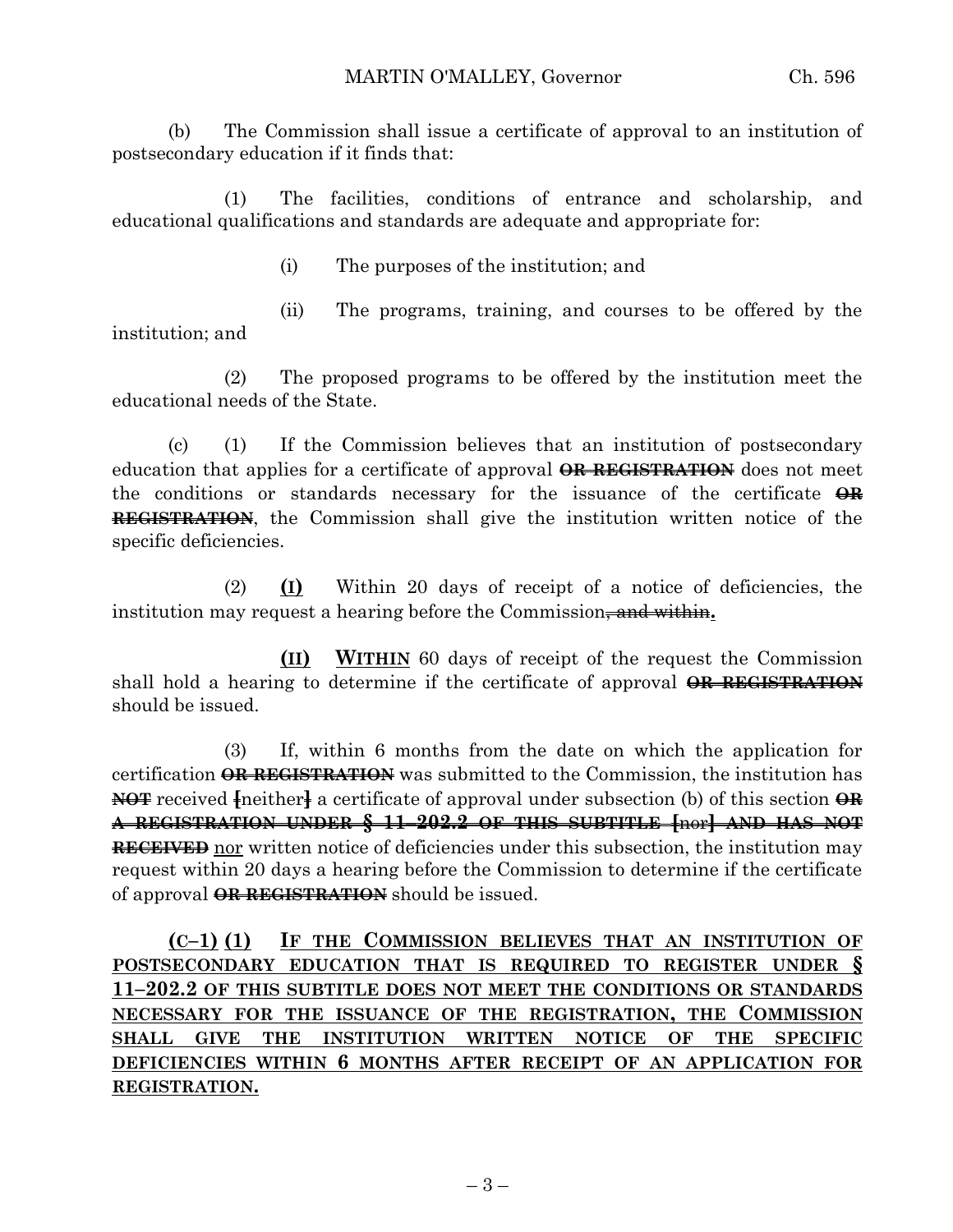**(2) (I) WITHIN 20 DAYS AFTER RECEIPT OF A NOTICE OF DEFICIENCIES, THE INSTITUTION MAY REQUEST A HEARING BEFORE THE COMMISSION.**

**(II) WITHIN 60 DAYS AFTER RECEIPT OF THE REQUEST FOR A HEARING UNDER SUBPARAGRAPH (I) OF THIS PARAGRAPH, THE COMMISSION SHALL HOLD A HEARING TO DETERMINE IF THE REGISTRATION SHOULD BE ISSUED.**

**(3) (I) IF, AFTER 6 MONTHS FROM THE DATE ON WHICH THE APPLICATION FOR REGISTRATION WAS SUBMITTED TO THE COMMISSION, THE INSTITUTION HAS RECEIVED NEITHER A REGISTRATION NOR WRITTEN NOTICE OF DEFICIENCIES UNDER THIS SUBSECTION, THE INSTITUTION MAY REQUEST A HEARING WITHIN 20 DAYS BEFORE THE COMMISSION.**

**(II) WITHIN 60 DAYS AFTER RECEIPT OF THE REQUEST FOR A HEARING UNDER SUBPARAGRAPH (I) OF THIS PARAGRAPH, THE COMMISSION SHALL HOLD A HEARING TO DETERMINE IF THE REGISTRATION SHOULD BE ISSUED.**

**(4) AFTER A HEARING HELD UNDER THIS SUBSECTION, THE COMMISSION SHALL RENDER A DECISION WITHIN 30 DAYS.**

(d) (1) Any institution of postsecondary education that is denied a certificate of approval **OR REGISTRATION** by the Commission after a hearing granted under subsection (c) of this section **OR THAT IS DENIED A REGISTRATION AFTER A HEARING GRANTED UNDER SUBSECTION (C–1) OF THIS SECTION** has the right to judicial review provided by Title 10, Subtitle 2 of the State Government Article.

(2) The decision of the Commission shall be presumed correct, and the institution has the burden of proving otherwise.

(3) The Commission shall be a party to the proceeding.

**11–202.2.**

**(A) (1) IN THIS SUBTITLE THE FOLLOWING WORDS HAVE THE MEANINGS INDICATED.**

**(2) "DISTANCE EDUCATION" MEANS COURSE WORK TAUGHT BY AN INSTITUTION OF POSTSECONDARY EDUCATION THROUGH ELECTRONIC DISTRIBUTION OF INSTRUCTION TO A SITE OTHER THAN THE PRINCIPAL LOCATION OF THE INSTITUTION AND ADVERTISED OR DESCRIBED AS LEADING TO THE FORMAL AWARD OF A CERTIFICATE OR DEGREE.**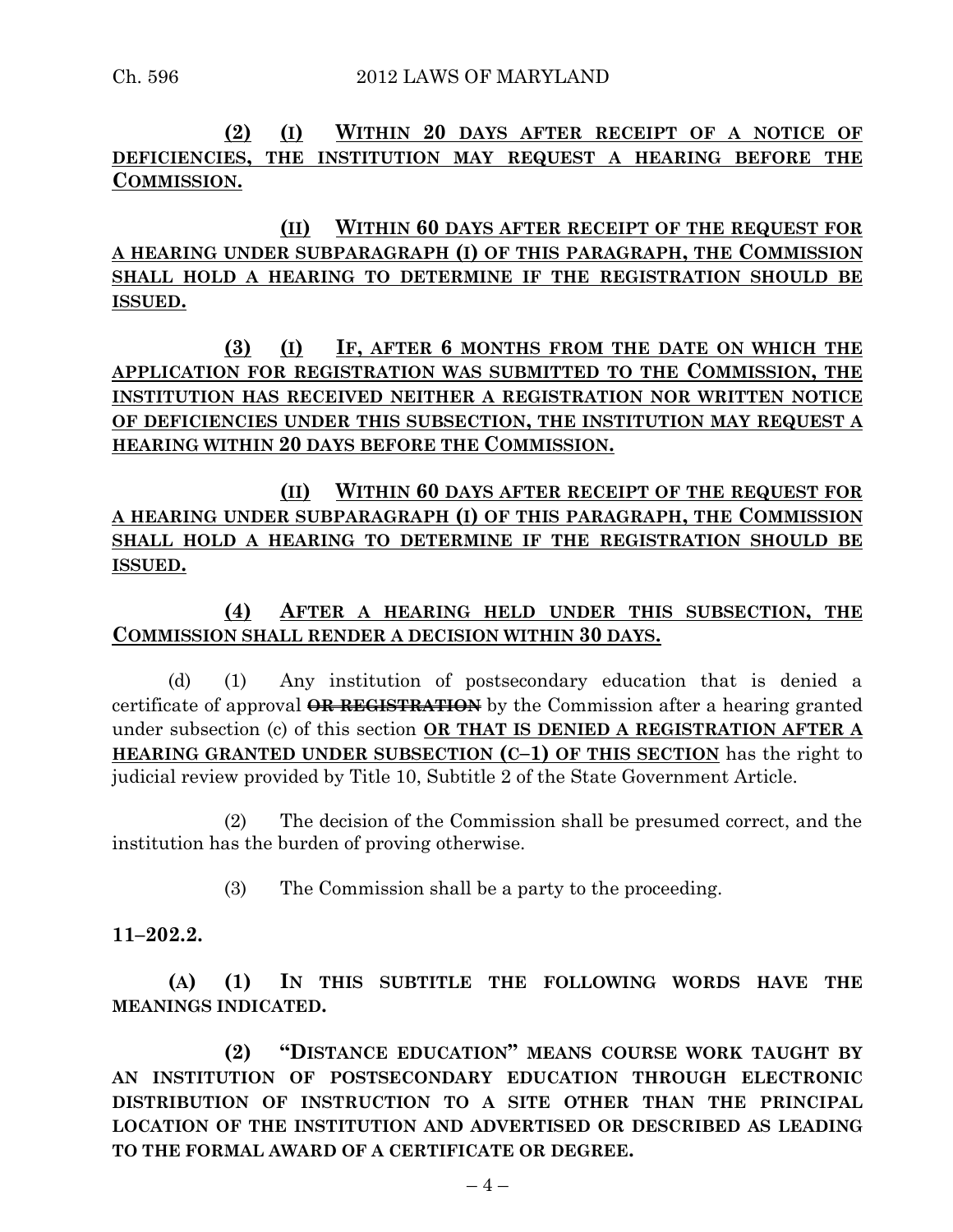**(3) "FULLY ONLINE DISTANCE EDUCATION PROGRAM IN THE STATE" MEANS A PROGRAM IN WHICH:**

**(I) 100% OF THE PROGRAM IS OFFERED THROUGH ELECTRONIC DISTRIBUTION OF INSTRUCTION TO ONE OR MORE SITES OTHER THAN THE PRINCIPAL LOCATION OF AN INSTITUTION; OR**

**(II) 51% OR MORE OF THE PROGRAM IS OFFERED THROUGH ELECTRONIC DISTRIBUTION OF INSTRUCTION TO ONE OR MORE SITES OTHER THAN THE PRINCIPAL LOCATION OF AN INSTITUTION AND NO PORTION OF THE PROGRAM IS OFFERED AT A LOCATION IN THE STATE THE COMMISSION HAS DETERMINED THAT THE PORTION OF THE PROGRAM OFFERED AT A LOCATION IN THE STATE, IF ANY, DOES NOT REQUIRE A CERTIFICATE OF APPROVAL FOR THE INSTITUTION TO OPERATE, DO BUSINESS, OR FUNCTION IN THE STATE.**

**(B) (1) EXCEPT AS PROVIDED IN PARAGRAPH (2) PARAGRAPHS (2) AND (3) OF THIS SUBSECTION, AN INSTITUTION OF POSTSECONDARY EDUCATION THAT ENROLLS MARYLAND STUDENTS IN A FULLY ONLINE DISTANCE EDUCATION PROGRAM IN THE STATE SHALL FILE AN APPLICATION TO REGISTER WITH THE COMMISSION WITHIN 6 3 MONTHS OF ENROLLMENT.**

**(2) THIS SECTION DOES NOT APPLY TO AN INSTITUTION OF POSTSECONDARY EDUCATION THAT ENROLLS MARYLAND STUDENTS IN A FULLY ONLINE DISTANCE EDUCATION PROGRAM IN THE STATE THAT HAS BEEN APPROVED OR RECEIVED A FAVORABLE RECOMMENDATION BY THE COMMISSION UNDER § 11–206 OR § 11–206.1 OF THIS SUBTITLE.**

**(3) (I) NOTWITHSTANDING THE REQUIREMENTS OF § 11–202(C–1) OF THIS SUBTITLE, AN INSTITUTION THAT HAS ENROLLED MARYLAND STUDENTS BEFORE OBTAINING REGISTRATION UNDER THIS SECTION MAY CONTINUE TO OPERATE WITHOUT A REGISTRATION WHILE THE COMMISSION CONSIDERS THE INSTITUTION'S APPLICATION, CONDUCTS A HEARING CONCERNING THE INSTITUTION'S APPLICATION, OR PARTICIPATES IN JUDICIAL REVIEW REGARDING AN INSTITUTION'S APPLICATION.**

**(II) AN INSTITUTION THAT CONTINUES TO OPERATE WITHOUT A REGISTRATION UNDER SUBPARAGRAPH (I) OF THIS PARAGRAPH SHALL FURNISH A PERFORMANCE BOND OR OTHER FORM OF FINANCIAL GUARANTEE TO THE STATE IN AN AMOUNT SET BY REGULATION THAT IS IN ADDITION TO AND SEPARATE FROM A PERFORMANCE BOND OR OTHER FORM OF FINANCIAL GUARANTEE REQUIRED UNDER § 11–203 OF THIS SUBTITLE.**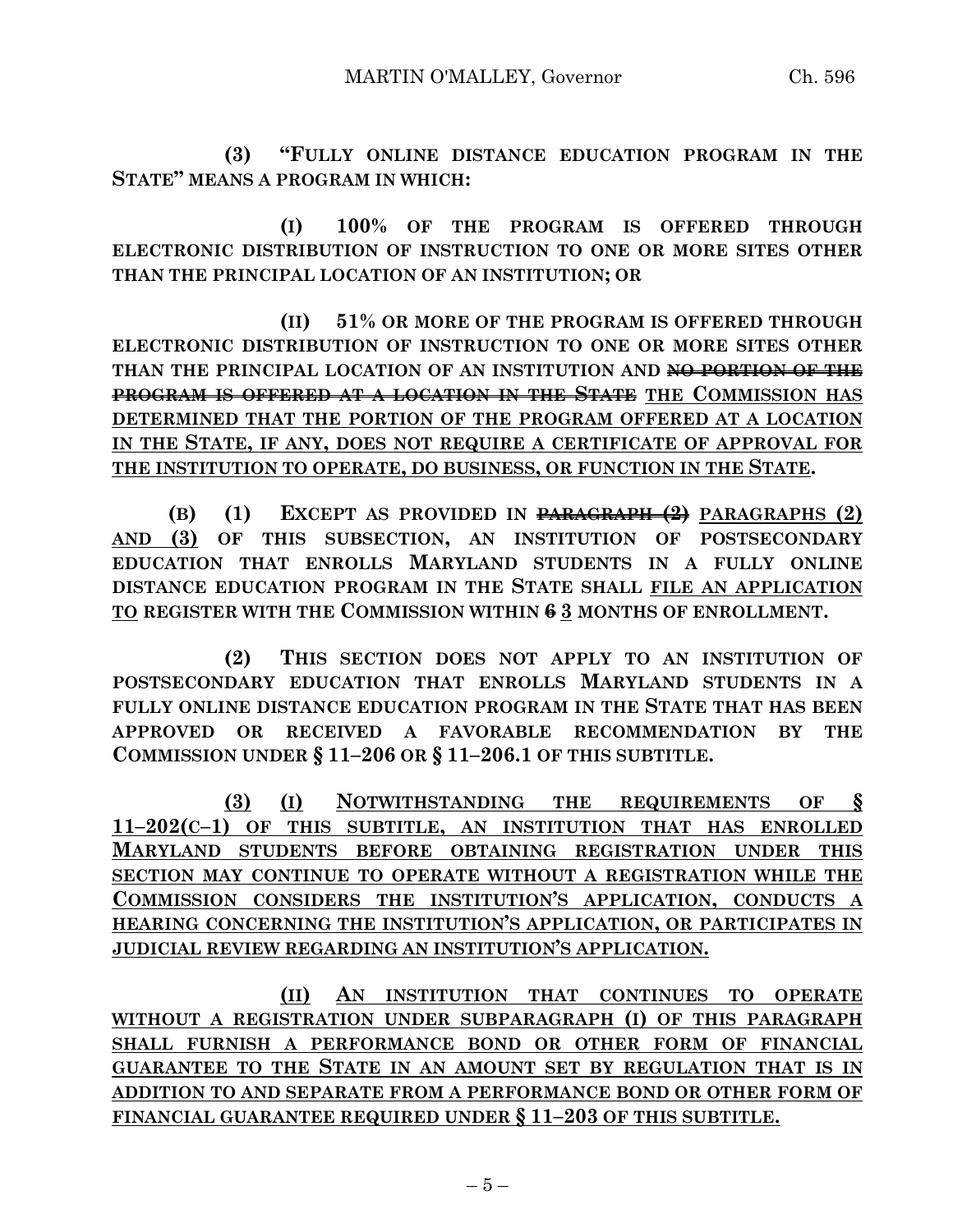**(C) EACH INSTITUTION REQUIRED TO REGISTER UNDER SUBSECTION (B) OF THIS SECTION SHALL:**

**(1) BE ACCREDITED BY AN ACCREDITING BODY RECOGNIZED AND APPROVED BY THE UNITED STATES DEPARTMENT OF EDUCATION;**

**(2) SUBMIT TO THE COMMISSION:**

**(I) EVERY 2 YEARS, A FINANCIAL STATEMENT REVIEWED BY AN INDEPENDENT ACCOUNTANT RETAINED BY THE INSTITUTION;**

**(II) AN AFFIDAVIT FROM THE PRESIDENT OR CHIEF EXECUTIVE OFFICER OF THE INSTITUTION AFFIRMING:**

**1. THAT THE INSTITUTION HAS NOT FILED FOR BANKRUPTCY PROTECTION UNDER TITLE 11 OF THE UNITED STATES CODE DURING ITS EXISTENCE; AND**

**2. THE WILLINGNESS OF THE PRESIDENT OR THE CHIEF EXECUTIVE OFFICER TO ABIDE BY THE PROVISIONS OF THIS SECTION;**

**(III) PROOF OF GOOD BUSINESS STANDING IN THE STATE IN WHICH THE CENTRAL ADMINISTRATION OF THE INSTITUTION IS INCORPORATED; AND**

**(IV) PROOF OF GOOD ACADEMIC STANDING SUBMITTED BY:**

**1. THE REGULATORY HIGHER EDUCATION ENTITY IN THE STATE IN WHICH THE CENTRAL ADMINISTRATION OF THE INSTITUTION IS LOCATED; OR**

**2. IF THE STATE IN WHICH THE INSTITUTION IS LOCATED DOES NOT HAVE A REGULATORY HIGHER EDUCATION ENTITY, THE ACCREDITING BODY THAT ACCREDITED THE INSTITUTION;**

**(3) PROMPTLY NOTIFY THE COMMISSION OF A CHANGE IN OWNERSHIP OR A CHANGE IN MAJORITY CONTROL;**

**(4) COMPLY WITH THE PRINCIPLES OF GOOD PRACTICE FOR DISTANCE EDUCATION ESTABLISHED BY THE COMMISSION THROUGH REGULATION;**

**(5) MAKE PUBLIC AND POST ON THE INSTITUTION'S WEB SITE:**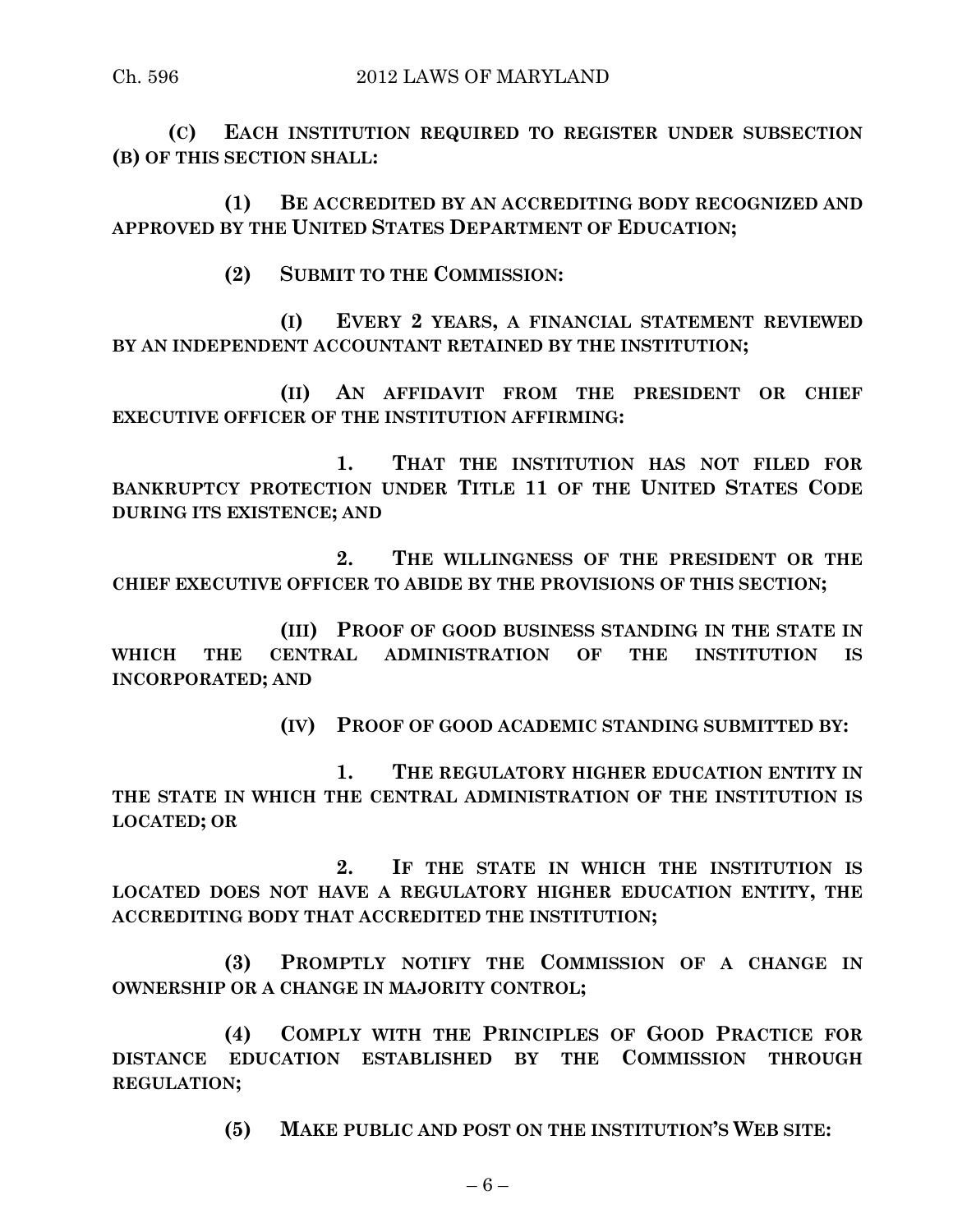**(I) WHETHER THE INSTITUTION IS REGISTERED IN MARYLAND; AND**

**(II) THE PROCESS BY WHICH TO MAKE COMPLAINTS AGAINST THE INSTITUTION;**

**(6) COMPLY WITH THE REFUND POLICY AND PROCEDURES ESTABLISHED BY THE COMMISSION; AND**

**(7) BE SUBJECT TO COMPLAINT INVESTIGATION BY THE OFFICE OF THE ATTORNEY GENERAL OR THE COMMISSION OR BOTH.**

**(D) THE REFUND POLICY AND PROCEDURES ESTABLISHED BY THE COMMISSION SHALL ALLOW FOR:**

**(1) (I) AT LEAST 2 WEEKS OF REQUIRED ORIENTATION OR PREENROLLMENT INSTRUCTION IN A FULLY ONLINE DISTANCE EDUCATION PROGRAM IN THE STATE AT NO CHARGE FOR A STUDENT WHO HAS COMPLETED LESS THAN 24 CREDITS OF COLLEGE–LEVEL LEARNING FROM AN ACCREDITED INSTITUTION; AND**

**(II) A PRORATED REFUND METHODOLOGY THAT PROVIDES A REFUND TO ANY STUDENT NOT COVERED BY ITEM (I) OF THIS PARAGRAPH WHO HAS COMPLETED 60% OR LESS OF A COURSE, TERM, OR PROGRAM WITHIN THE APPLICABLE BILLING PERIOD; OR**

**(2) A PRORATED REFUND METHODOLOGY THAT ACCOUNTS FOR THE PORTION OF THE COURSE NOT COMPLETED PROVIDES A REFUND TO ANY STUDENT WHO HAS COMPLETED 60% OR LESS OF A COURSE, TERM, OR PROGRAM WITHIN THE APPLICABLE BILLING PERIOD.**

**(E) (1) SUBJECT TO PARAGRAPH (2) OF THIS SUBSECTION, THE COMMISSION SHALL REQUIRE THE PAYMENT OF A FEE SET BY REGULATION, AS A CONDITION OF REGISTRATION.**

**(2) THE FEES CHARGED SHALL BE:**

**(I) A FIXED AMOUNT FOR ALL INSTITUTIONS REGARDLESS OF TYPE, LOCATION, OR STUDENT ENROLLMENT; AND**

**(II) SET SET TO COVER THE APPROXIMATE COST OF IMPLEMENTING A SYSTEM OF REGISTRATION.**

**(F) THE COMMISSION SHALL MAKE PUBLIC AND POST ON ITS WEB SITE:**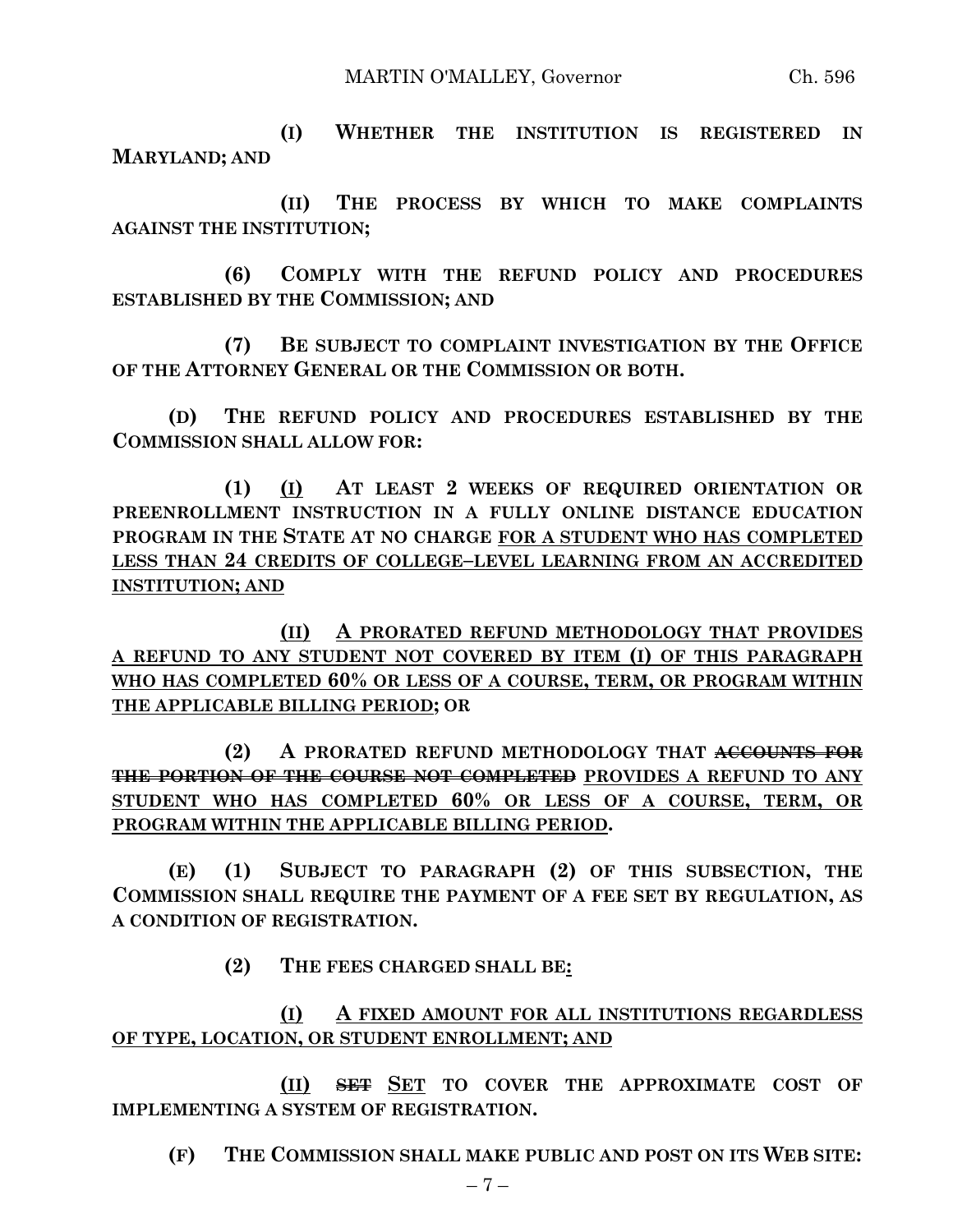**(1) A LIST OF REGISTERED INSTITUTIONS OF POSTSECONDARY EDUCATION THAT OFFER FULLY ONLINE DISTANCE EDUCATION PROGRAMS IN THE STATE; AND**

**(2) IF THE COMMISSION DENIES OR REVOKES THE REGISTRATION OF AN INSTITUTION, THE NAME OF THE DENIED OR REVOKED INSTITUTION.**

**(G) ON OR BEFORE DECEMBER 1 EACH YEAR, THE COMMISSION SHALL REPORT TO THE GOVERNOR AND, IN ACCORDANCE WITH § 2–1246 OF THE STATE GOVERNMENT ARTICLE, THE GENERAL ASSEMBLY:**

**(1) THE NUMBER OF INSTITUTIONS OF POSTSECONDARY EDUCATION THAT APPLY FOR REGISTRATION UNDER THIS SECTION;**

**(2) THE TYPE AND SIZE OF THE INSTITUTIONS THAT APPLY;**

**(3) THE NUMBER OF INSTITUTIONS APPROVED FOR REGISTRATION;**

**(4) THE NUMBER OF INSTITUTIONS DENIED REGISTRATION; AND**

## **(5) THE NUMBER OF MARYLAND STUDENTS ENROLLED IN INSTITUTIONS REQUIRED TO REGISTER UNDER THIS SECTION.**

11–203.

(a) The Commission may require any institution of postsecondary education that is required to obtain a certificate of approval **OR REQUIRED TO REGISTER UNDER § 11–202.2 OF THIS SUBTITLE** to furnish a performance bond or other form of financial guarantee **FOR EITHER THE CERTIFICATE OF APPROVAL OR THE REGISTRATION** to the State conditioned that the institution will:

(1) Perform faithfully all agreements or contracts it makes with its students; and

(2) Comply with this article.

(b) Subject to subsection  $(d)(3)(ii)$  of this section, any bond or guarantee required under this section shall be in the form and amount the Secretary requires.

(c) (1) The total liability of a surety on a bond or guarantee under this section may not exceed the amount of the bond or guarantee.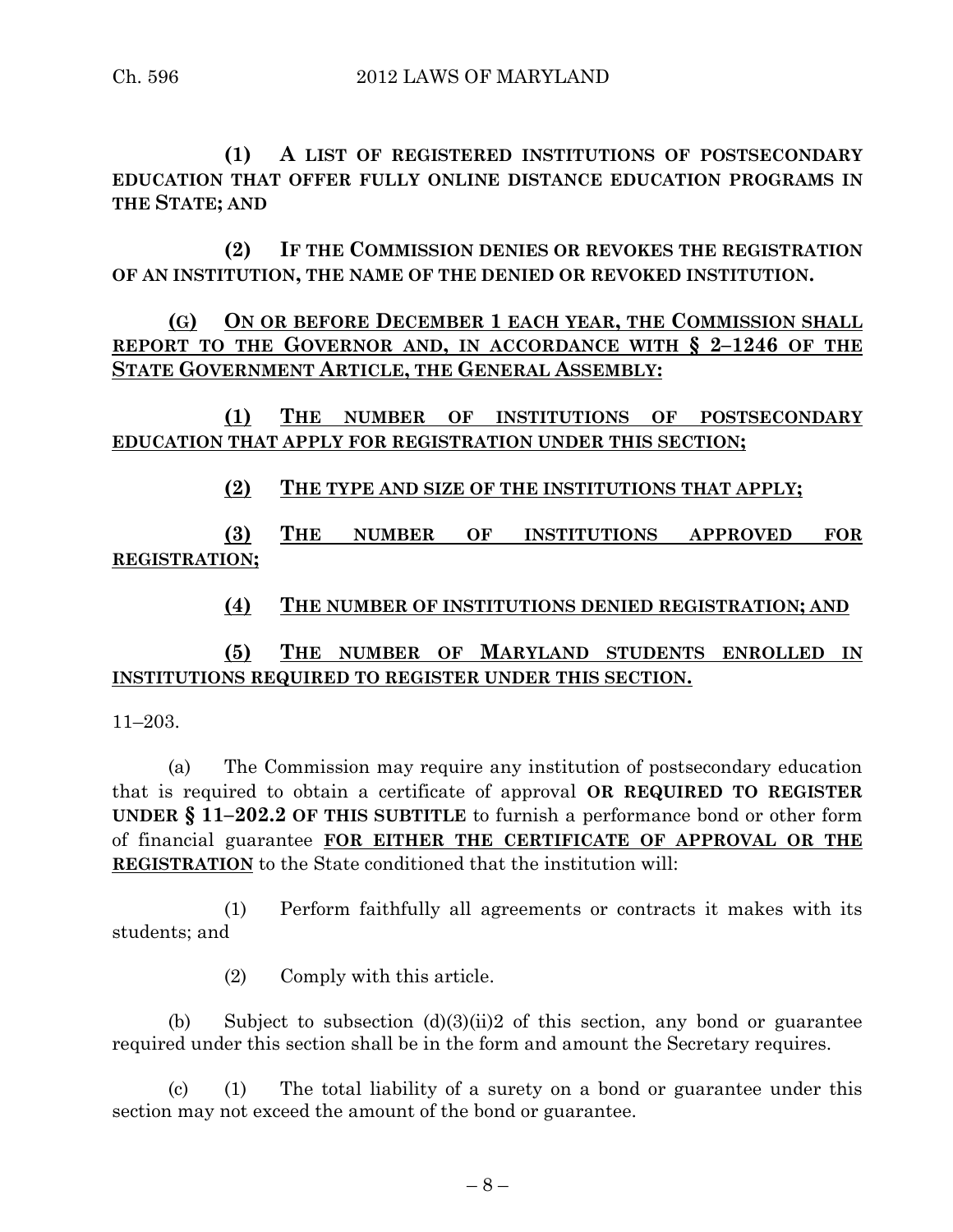(2) If the total amount of claims filed against a bond or guarantee exceeds the amount of the bond or guarantee, the surety shall pay the amount of the bond or guarantee to the Secretary for distribution to the claimants.

(d) (1) By rule and regulation, the Commission may create and provide for the operation of **[**two**] THREE** separate guaranty funds for:

- (i) For–profit institutions of higher education; **[**and**]**
- (ii) Private career schools**; AND**

#### **(III) INSTITUTIONS OF POSTSECONDARY EDUCATION THAT ARE REQUIRED TO REGISTER UNDER § 11–202.2 OF THIS SUBTITLE**.

(2) (i) The private career school fund shall be used:

1. To reimburse any student at a private career school who is entitled to a refund of tuition and fees because the institution has failed to perform faithfully any agreement or contract with the student or failed to comply with any provision of this article; or

2. For any other function directly related to the original purpose of the fund deemed appropriate by the Secretary.

(ii) The for–profit institution of higher education fund shall be used to reimburse any student at a for–profit institution of higher education who is entitled to a refund of tuition and fees because the institution has failed to perform faithfully any agreement or contract with the student or failed to comply with any provision of this article.

**(III) 1. THE FUND FOR INSTITUTIONS OF POSTSECONDARY EDUCATION THAT ARE REQUIRED TO REGISTER UNDER § 11–202.2 OF THIS SUBTITLE SHALL BE USED TO REIMBURSE ANY STUDENT AT ANY OF THESE INSTITUTIONS WHO IS ENTITLED TO A REFUND OF TUITION AND FEES BECAUSE THE INSTITUTION HAS FAILED TO PERFORM FAITHFULLY ANY AGREEMENT OR CONTRACT WITH THE STUDENT OR FAILED TO COMPLY WITH ANY PROVISION OF THIS ARTICLE.**

**2. THE COMMISSION MAY REDUCE THE CONTRIBUTION OF OR EXEMPT AN INSTITUTION FROM THE REQUIREMENT TO CONTRIBUTE TO THE FUND AFTER A PERIOD OF TIME SET BY REGULATION DURING WHICH NO CLAIM AGAINST THE FUND HAS BEEN SUSTAINED ON BEHALF OF A STUDENT PARTICIPATING IN A FULLY ONLINE DISTANCE EDUCATION PROGRAM OFFERED IN THE STATE BY THE INSTITUTION.**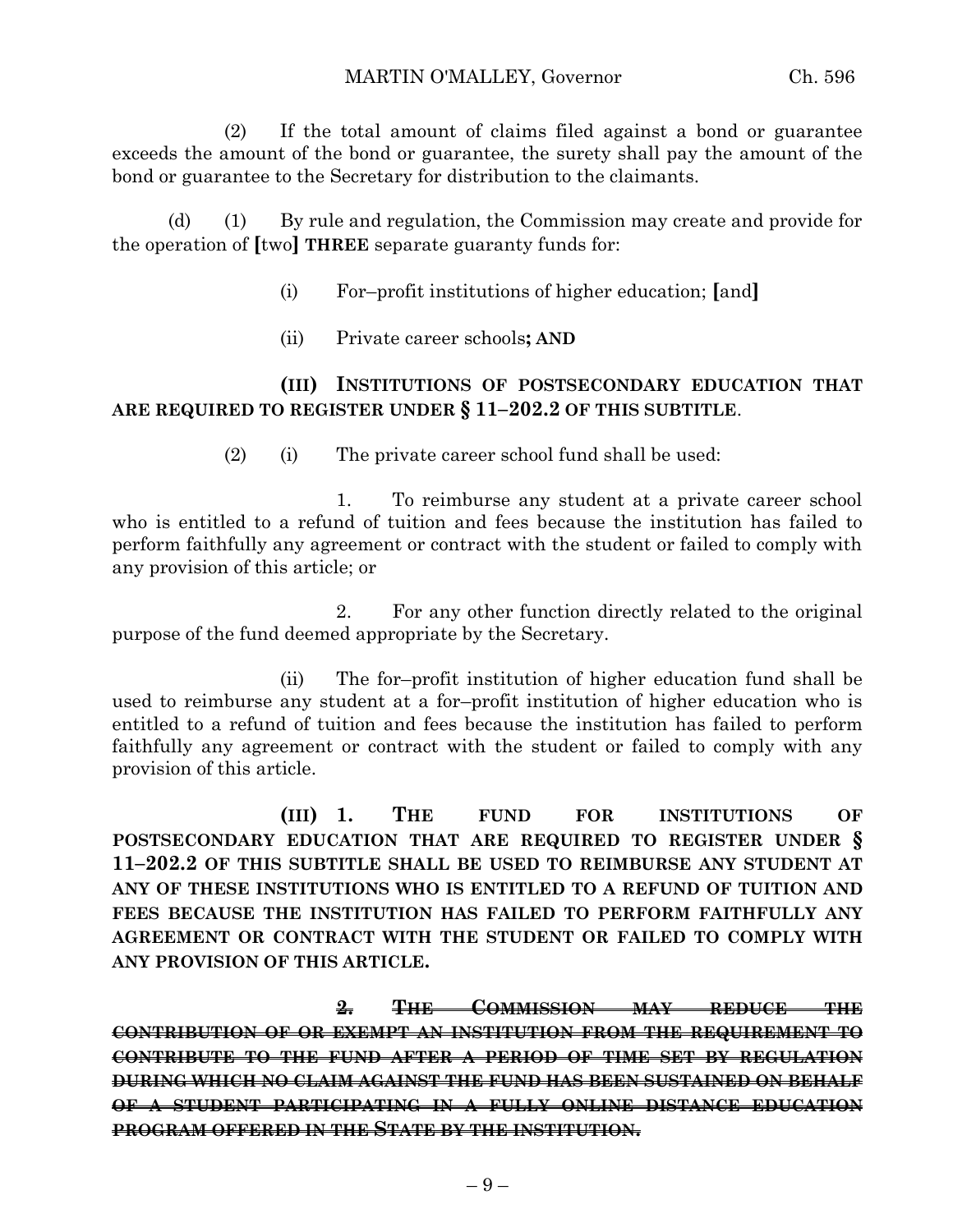**2. A. AFTER 3 YEARS OF CLAIMS HISTORY DURING WHICH NO CLAIM AGAINST THE FUND HAS BEEN SUSTAINED ON BEHALF OF A STUDENT PARTICIPATING IN A FULLY ONLINE DISTANCE EDUCATION PROGRAM OFFERED IN THE STATE BY AN INSTITUTION REGISTERED UNDER § 11–202.2 OF THIS SUBTITLE, THE COMMISSION SHALL EXEMPT THAT INSTITUTION FROM THE REQUIREMENT TO CONTRIBUTE TO THE FUND.**

**B. NOTWITHSTANDING SUBSUBPARAGRAPH A OF THIS SUBSUBPARAGRAPH, AN INSTITUTION SHALL BE REQUIRED TO CONTRIBUTE TO THE FUND FOLLOWING A CLAIM AGAINST THE FUND BEING SUSTAINED ON BEHALF OF A STUDENT PARTICIPATING IN A FULLY ONLINE DISTANCE EDUCATION PROGRAM OFFERED IN THE STATE BY THE INSTITUTION.**

**3. NOTWITHSTANDING SUBSUBPARAGRAPH 2 OF THIS SUBPARAGRAPH, A STUDENT WHO TAKES COURSES FROM AN INSTITUTION EXEMPTED FROM CONTRIBUTION TO THE FUND UNDER SUBSUBPARAGRAPH 2 OF THIS SUBPARAGRAPH MAY MAKE A CLAIM AGAINST THE FUND IN ACCORDANCE WITH SUBSUBPARAGRAPH 1 OF THIS SUBPARAGRAPH.**

**[**(iii)**] (IV)** 1. The funds shall be continuing, nonlapsing funds, not subject to § 7–302 of the State Finance and Procurement Article.

2. Any unspent portions of the funds may not be transferred or revert to the General Fund of the State, but shall remain in the funds to be used for the purposes specified in this subsection.

funds.

3. No other State money may be used to support the

**[**(iv)**] (V)** The Commission shall be subrogated to and may enforce the claim of any student to the extent of any actual or authorized reimbursement from the funds.

(3) (i) Each for–profit institution of higher education or private career school that is required to obtain a certificate of approval **AND, SUBJECT TO PARAGRAPH (2)(III)2 OF THIS SUBSECTION, EACH INSTITUTION OF POSTSECONDARY EDUCATION REQUIRED TO REGISTER UNDER § 11–202.2 OF THIS SUBTITLE** shall pay an annual fee into the appropriate fund.

(ii) 1. Subject to subsubparagraph 2 of this subparagraph, the Commission shall determine the amount of the fee based on the probable amount of money needed for the funds for each fiscal year. If the moneys in the guaranty funds are insufficient to satisfy duly authorized claims, the participating institutions may be reassessed and shall pay the additional amounts required.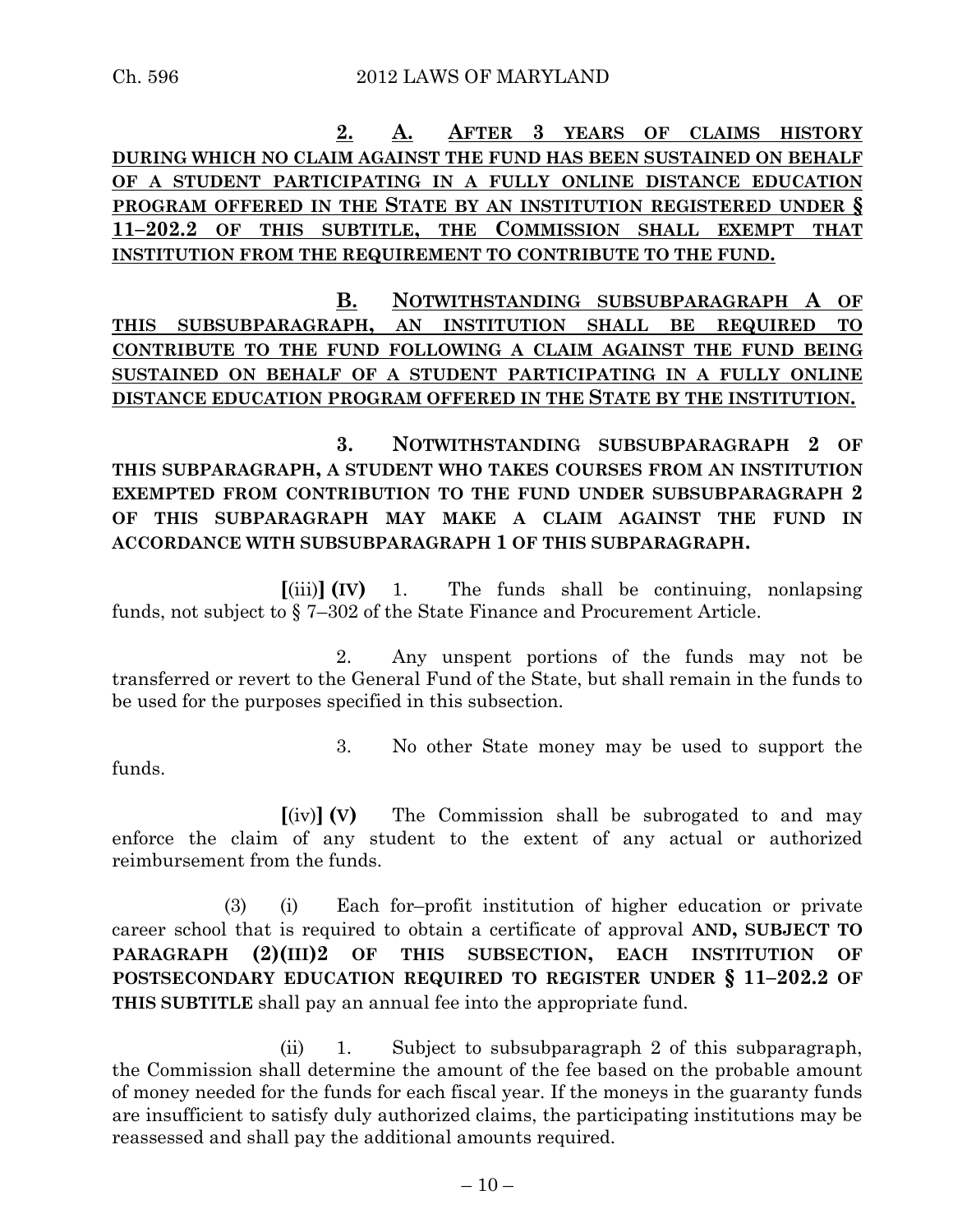2. The amount of the annual fee charged to a for–profit institution of higher education may not exceed 0.0025 of all gross tuition, or \$30,000, whichever is less.

(iii) The Commission may not issue a certificate of approval **OR REGISTRATION** to, and shall revoke any certificate of approval **OR REGISTRATION** previously issued to, an institution that fails to pay any annual fee or reassessment.

(iv) The Commission shall deposit into the appropriate fund any penalty assessed against a for–profit institution of higher education**, INSTITUTION OF POSTSECONDARY EDUCATION REQUIRED TO REGISTER UNDER § 11–202.2 OF THIS SUBTITLE,** or private career school, respectively, under the terms of § 11–204 of this subtitle.

(4) (i) The funds shall be maintained by the State Comptroller who may deposit the assets of the funds in any manner that is consistent with the purposes of the funds.

(ii) All interest or other return on fund investments shall be credited to the funds.

(5) The Commission, through the Attorney General, may enforce any claim to which the Commission has been subrogated under this subsection.

## **(E) ON OR BEFORE DECEMBER 1 EACH YEAR, THE COMMISSION SHALL REPORT TO THE GOVERNOR AND, IN ACCORDANCE WITH § 2–1246 OF THE STATE GOVERNMENT ARTICLE, THE GENERAL ASSEMBLY, REGARDING:**

**(1) THE NUMBER OF CLAIMS MADE AGAINST EACH GUARANTY FUND ESTABLISHED UNDER THIS SECTION;**

# **(2) THE TYPE, SIZE, AND PROGRAM OF THE INSTITUTIONS AGAINST WHICH THE CLAIMS ARE MADE;**

# **(3) THE NUMBER OF CLAIMS THAT ARE APPROVED AND THE ASSOCIATED PAYOUTS FROM THE FUNDS; AND**

#### **(4) THE NUMBER OF CLAIMS THAT ARE DENIED.**

11–204.

(a) If the Commission believes that an institution of postsecondary education does not meet the conditions or standards on which its certificate of approval, **REGISTRATION,** or any other approval issued by the Commission or Secretary, was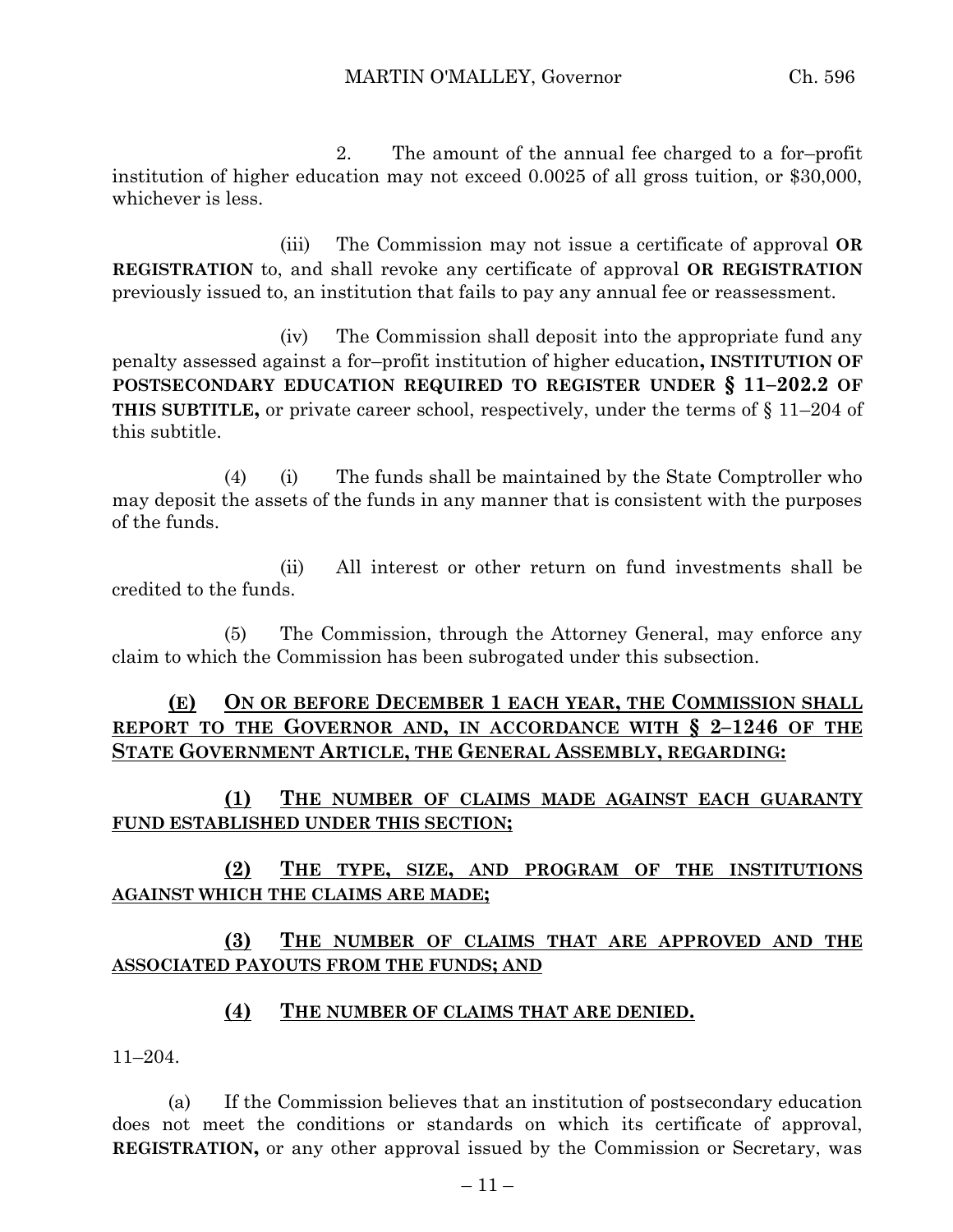based, the Commission shall give the institution written notice specifying the deficiencies believed to exist.

(b) (1) The notice shall specify the alleged deficiencies, and direct the institution to correct them within a period of not less than 30 days.

(2) If the institution requests a hearing, the Commission shall hold a hearing on the matter within 60 days of receipt of the request, subject to the requirement that any request for a hearing must be received by the Commission within 20 days of the institution's receipt of the notice of deficiencies.

(3) Subject to subsection (f) of this section, action on the notice of deficiencies shall be stayed until a determination is made after the hearing.

(4) Notwithstanding § 11–206(b)(3) of this subtitle, at the discretion of the Secretary, action on any approval request by an institution issued a notice of deficiencies may be stayed until a determination is made after the hearing.

(c) (1) If a hearing is not requested within the specified time period, or if the notice of deficiencies is upheld in whole or in part after a hearing, the Commission may reprimand the institution or suspend or revoke the institution's certificate of approval or any other approval issued by the Commission or Secretary.

(2) (i) Instead of or in addition to reprimanding a for–profit institution of higher education**, INSTITUTION OF POSTSECONDARY EDUCATION REQUIRED TO REGISTER UNDER § 11–202.2 OF THIS SUBTITLE,** or private career school, or suspending or revoking any approval issued to a for–profit institution of higher education or private career school **OR REGISTRATION ISSUED TO AN INSTITUTION OF POSTSECONDARY EDUCATION UNDER § 11–202.2 OF THIS SUBTITLE**, the Commission may impose a penalty of up to \$5,000 for each violation as specified in regulations adopted by the Commission.

(ii) In accordance with the provisions of this section, the Commission shall deposit any penalty assessed against a for–profit institution of higher education**, INSTITUTION OF POSTSECONDARY EDUCATION REQUIRED TO REGISTER UNDER § 11–202.2 OF THIS SUBTITLE,** or private career school into the **RESPECTIVE** guaranty fund **[**for for–profit institutions of higher education or for private career schools**]** if such funds exist. Otherwise, all penalties shall be deposited into the General Fund of the State.

**(D) (1) IN ADDITION TO ANY OTHER SANCTION IMPOSED UNDER THIS SECTION, AN INSTITUTION OF POSTSECONDARY EDUCATION THAT IS REQUIRED TO REGISTER UNDER § 11–202.2 OF THIS SUBTITLE THAT WILLFULLY AND KNOWINGLY VIOLATES THE PROVISIONS OF THIS SUBTITLE SHALL BE:**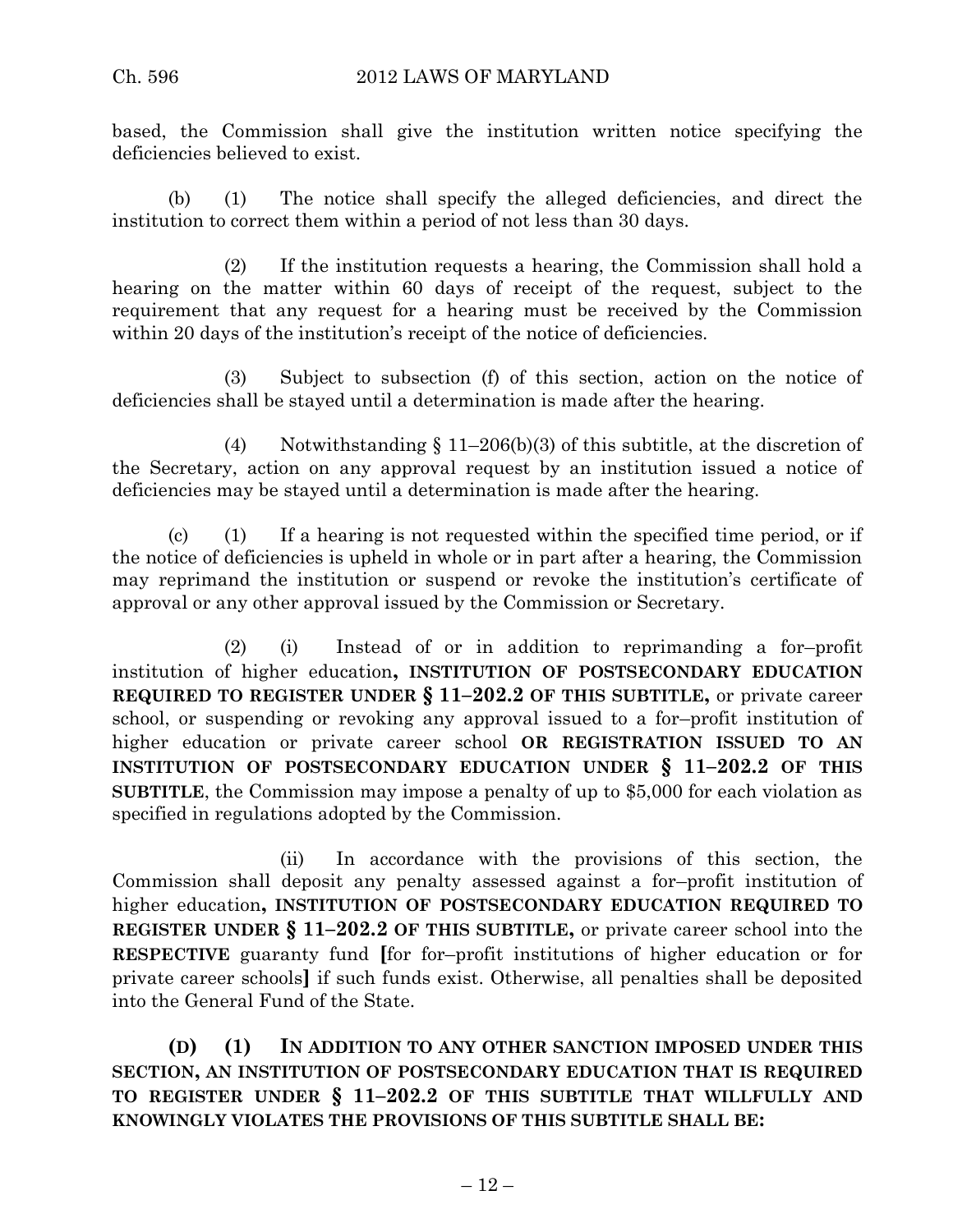## **(I) SUBJECT TO REVOCATION OF REGISTRATION; AND**

**(II) PROHIBITED FROM ENROLLING MARYLAND STUDENTS IN FULLY ONLINE DISTANCE EDUCATION PROGRAMS IN THE STATE.**

**(2) MARYLAND STUDENTS WHO ATTEND AN INSTITUTION PROHIBITED FROM ENROLLING MARYLAND STUDENTS UNDER PARAGRAPH (1)(II) OF THIS SUBSECTION SHALL BE ALLOWED TO COMPLETE A FULLY ONLINE DISTANCE EDUCATION PROGRAM IN THE STATE THAT IS IN PROGRESS.**

**(3) IF AN INSTITUTION IS REQUIRED TO REGISTER UNDER § 11–202.2 OF THIS SUBTITLE AND THE INSTITUTION DOES NOT REGISTER WITH THE COMMISSION WITHIN 6 MONTHS OF ENROLLING ITS FIRST MARYLAND STUDENT OR THE INSTITUTION ENROLLS ADDITIONAL MARYLAND STUDENTS IN VIOLATION OF THIS SECTION, THE PERSON WHO SUBMITS THE AFFIDAVIT REQUIRED UNDER § 11–202.2(C)(2)(II) OF THIS SUBTITLE IS GUILTY OF A MISDEMEANOR AND ON CONVICTION IS SUBJECT TO A FINE NOT EXCEEDING \$10,000 OR IMPRISONMENT NOT EXCEEDING 1 YEAR OR BOTH THE INSTITUTION SHALL BE SUBJECT TO A FINE NOT EXCEEDING \$20,000.**

**[**(d)**] (E)** In imposing any sanctions under this section, the Commission shall consider:

- (1) The seriousness of the deficiency;
- (2) The harm caused by the deficiency;
- (3) The good faith of the institution and any corrective actions taken;
- (4) Any history of previous deficiencies; and
- (5) Other pertinent circumstances.

**[**(e)**] (F)** (1) An institution that is aggrieved by an order of the Commission has the right to judicial review provided by Title 10, Subtitle 2 of the State Government Article.

(2) The decision of the Commission shall be presumed correct and the institution has the burden of proving otherwise.

(3) The Commission shall be a party to the proceeding.

**[**(f)**] (G)** (1) The Secretary may at any time following written notice of the deficiencies and prior to the Commission's final decision seek an injunction or other judicial remedy in accordance with § 11–107 of this title, if the Secretary